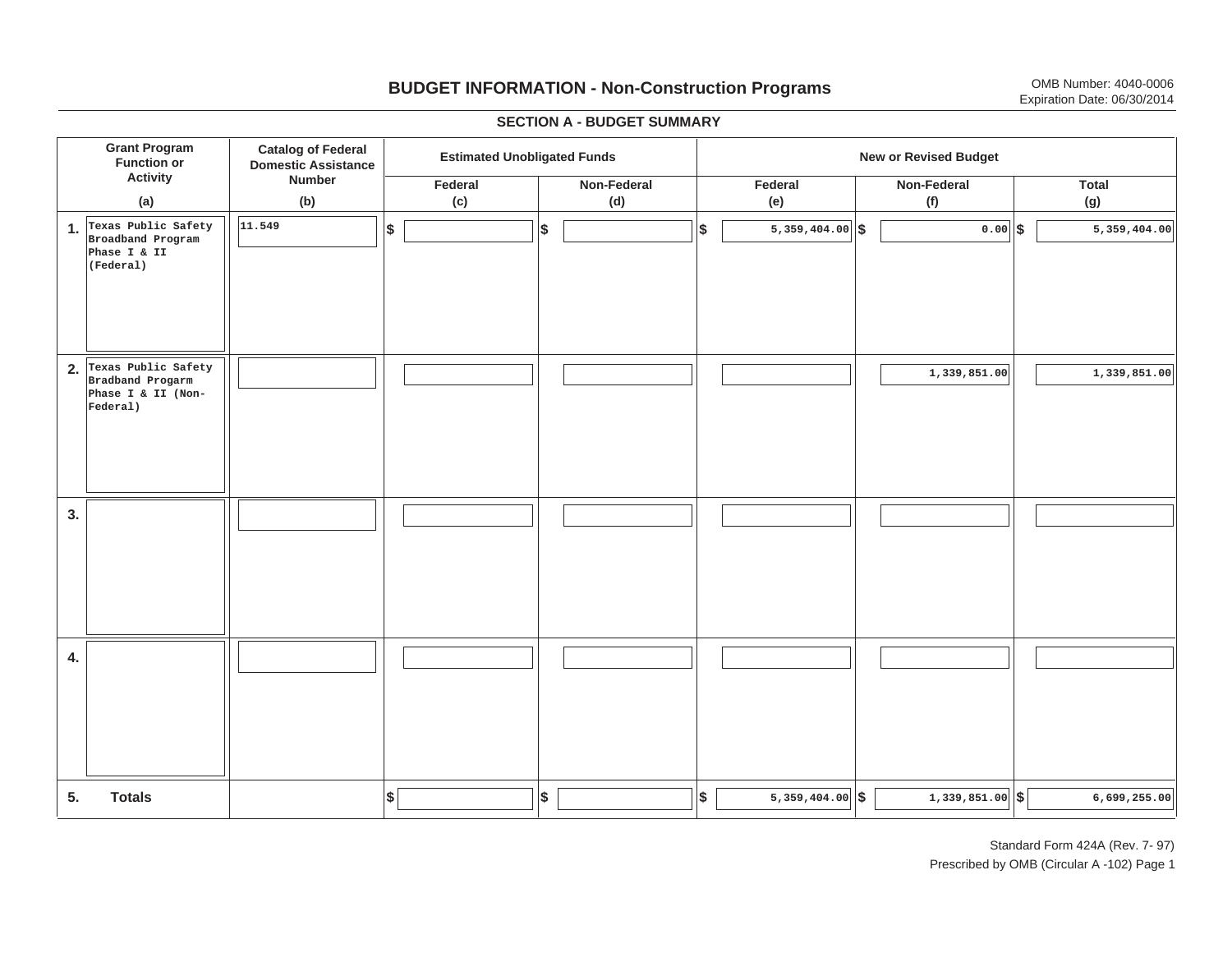## **SECTION B - BUDGET CATEGORIES**

| <b>6. Object Class Categories</b>      |     |                                          |     |                                         |     | GRANT PROGRAM, FUNCTION OR ACTIVITY |     |                           | Total                          |
|----------------------------------------|-----|------------------------------------------|-----|-----------------------------------------|-----|-------------------------------------|-----|---------------------------|--------------------------------|
|                                        | (1) |                                          | (2) |                                         | (3) |                                     | (4) |                           | (5)                            |
|                                        |     | Texas Public Safety<br>Broadband Program |     | Texas Public Safety<br>Bradband Progarm |     |                                     |     |                           |                                |
|                                        |     | Phase I & II                             |     | Phase I & II (Non-                      |     |                                     |     |                           |                                |
|                                        |     | (Federal)                                |     | Federal)                                |     |                                     |     |                           |                                |
|                                        |     |                                          |     |                                         |     |                                     |     |                           |                                |
|                                        |     |                                          |     |                                         |     |                                     |     |                           |                                |
|                                        |     |                                          |     |                                         |     |                                     |     |                           |                                |
|                                        |     |                                          |     |                                         |     |                                     |     |                           |                                |
|                                        |     |                                          |     |                                         |     |                                     |     |                           |                                |
|                                        |     |                                          |     |                                         |     |                                     |     |                           |                                |
|                                        |     |                                          |     |                                         |     |                                     |     |                           |                                |
| a. Personnel                           | \$  | $1,044,834.00$ \$                        |     | $\overline{864,631.00}$ \$              |     |                                     | \$  | $\boldsymbol{\mathsf{s}}$ | 1,909,465.00                   |
|                                        |     |                                          |     |                                         |     |                                     |     |                           |                                |
| b. Fringe Benefits                     |     | 310,734.00                               |     | 257,141.00                              |     |                                     |     |                           | 567,875.00                     |
|                                        |     | 672,768.00                               |     | 1,921.00                                |     |                                     |     |                           | 674,689.00                     |
| c. Travel                              |     |                                          |     |                                         |     |                                     |     |                           |                                |
|                                        |     |                                          |     |                                         |     |                                     |     |                           |                                |
| d. Equipment                           |     |                                          |     |                                         |     |                                     |     |                           |                                |
| e. Supplies                            |     | 16,650.00                                |     |                                         |     |                                     |     |                           | 16,650.00                      |
|                                        |     |                                          |     |                                         |     |                                     |     |                           |                                |
| f. Contractual                         |     | 2,865,635.00                             |     |                                         |     |                                     |     |                           | 2,865,635.00                   |
|                                        |     |                                          |     |                                         |     |                                     |     |                           |                                |
| g. Construction                        |     |                                          |     |                                         |     |                                     |     |                           |                                |
|                                        |     |                                          |     |                                         |     |                                     |     |                           |                                |
| h. Other                               |     | 448,783.00                               |     |                                         |     |                                     |     |                           | 448,783.00                     |
|                                        |     | 5,359,404.00                             |     | 1,123,693.00                            |     |                                     |     | \$                        | 6,483,097.00                   |
| i. Total Direct Charges (sum of 6a-6h) |     |                                          |     |                                         |     |                                     |     |                           |                                |
| j. Indirect Charges                    |     | 0.00                                     |     | 216,158.00                              |     |                                     |     | $\boldsymbol{\$}$         | 216,158.00                     |
|                                        |     |                                          |     |                                         |     |                                     |     |                           |                                |
| k. TOTALS (sum of 6i and 6j)           | \$  | $5,359,404.00$ \\$                       |     | $1,339,851.00$ \$                       |     |                                     | \$  | $\left  \right $          | 6,699,255.00                   |
|                                        |     |                                          |     |                                         |     |                                     |     |                           |                                |
|                                        |     |                                          |     |                                         |     |                                     |     |                           |                                |
| 7. Program Income                      | \$  |                                          | \$  |                                         | \$  |                                     | \$  | S                         |                                |
|                                        |     |                                          |     |                                         |     |                                     |     |                           |                                |
|                                        |     |                                          |     | Authorization Lead Dependington         |     |                                     |     |                           | Standard Form 424A (Rev. 7-97) |

**Authorized for Local Reproduction**

Standard Form 424A (Rev. 7- 97)

Prescribed by OMB (Circular A -102) Page 1A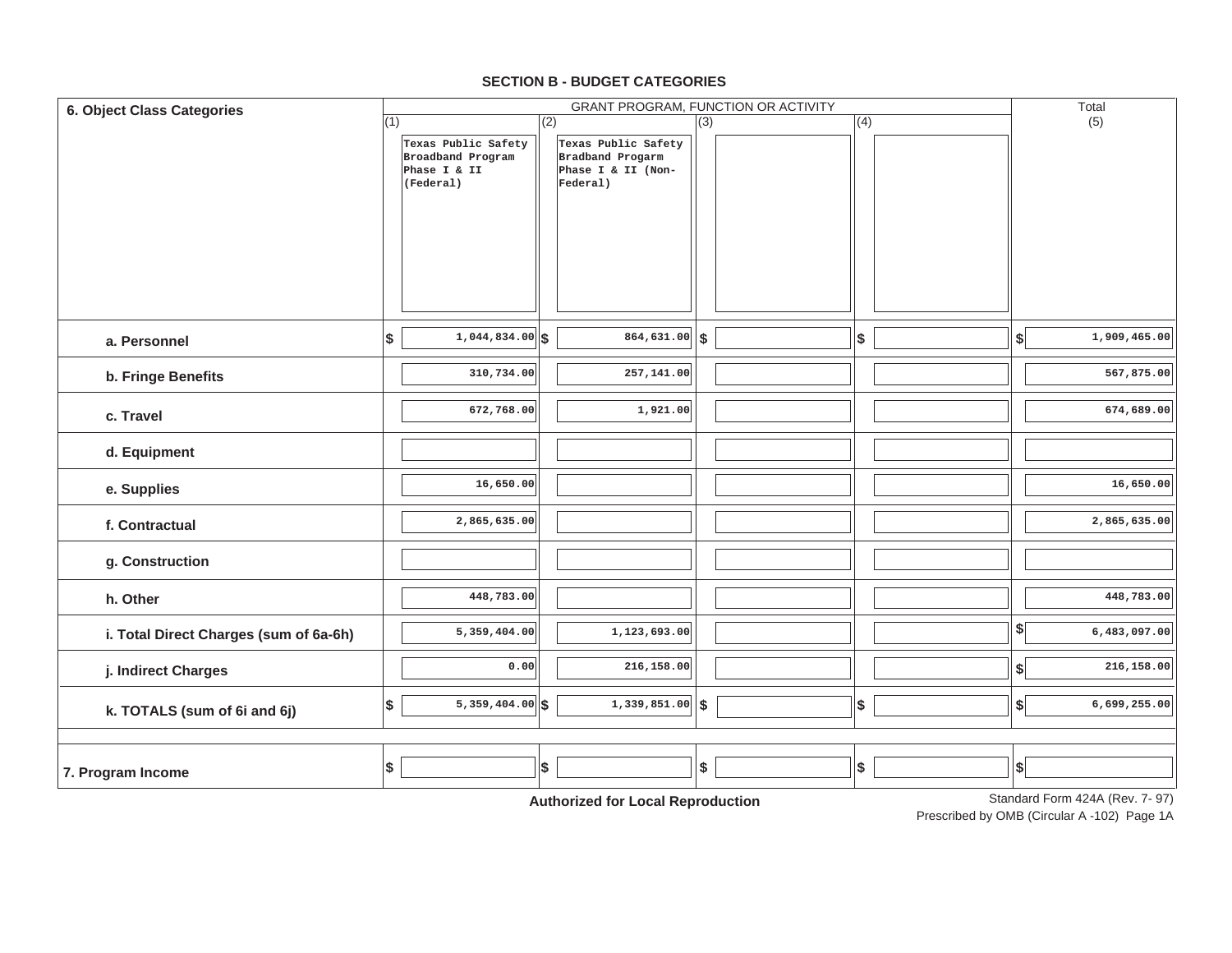|                                                                     |                                                                                 |    | <b>SECTION C - NON-FEDERAL RESOURCES</b>    |     |                               |                   |            |              |
|---------------------------------------------------------------------|---------------------------------------------------------------------------------|----|---------------------------------------------|-----|-------------------------------|-------------------|------------|--------------|
| (a) Grant Program                                                   |                                                                                 |    | (b) Applicant                               |     | (c) State                     | (d) Other Sources |            | (e)TOTALS    |
| Texas Public Safety Broadband Program Phase I & II<br>8.            |                                                                                 | \$ |                                             | Ι\$ | $1,464,851.00$ \$             |                   | \$         | 1,464,851.00 |
| 9.                                                                  |                                                                                 |    |                                             |     |                               |                   |            |              |
| 10.                                                                 |                                                                                 |    |                                             |     |                               |                   |            |              |
| 11.                                                                 |                                                                                 |    |                                             |     |                               |                   |            |              |
| 12. TOTAL (sum of lines 8-11)                                       |                                                                                 | \$ |                                             | Ι\$ | $1,464,851.00$ \$             |                   | $\vert$ \$ | 1,464,851.00 |
|                                                                     |                                                                                 |    | <b>SECTION D - FORECASTED CASH NEEDS</b>    |     |                               |                   |            |              |
|                                                                     | <b>Total for 1st Year</b>                                                       |    | <b>1st Quarter</b>                          |     | 2nd Quarter                   | 3rd Quarter       |            | 4th Quarter  |
| 13. Federal                                                         |                                                                                 | \$ |                                             | \$  |                               | \$                | \$         |              |
| 14. Non-Federal                                                     |                                                                                 |    |                                             |     |                               |                   |            |              |
| 15. TOTAL (sum of lines 13 and 14)                                  | \$                                                                              | \$ |                                             | \$  |                               | \$                | \$         |              |
|                                                                     | SECTION E - BUDGET ESTIMATES OF FEDERAL FUNDS NEEDED FOR BALANCE OF THE PROJECT |    |                                             |     |                               |                   |            |              |
| (a) Grant Program                                                   |                                                                                 |    |                                             |     | <b>FUTURE FUNDING PERIODS</b> | (YEARS)           |            |              |
|                                                                     |                                                                                 |    | (b)First                                    |     | (c) Second                    | (d) Third         |            | (e) Fourth   |
| Texas Public Safety Broadband Program Phase I & II<br>16.           |                                                                                 | \$ |                                             | \$  |                               | $\frac{1}{2}$     | \$         |              |
| 17. Texas Public Safety Bradband Progarm Phase I & II (Non-Federal) |                                                                                 |    |                                             |     |                               |                   |            |              |
| 18.                                                                 |                                                                                 |    |                                             |     |                               |                   |            |              |
| 19.                                                                 |                                                                                 |    |                                             |     |                               |                   |            |              |
| 20. TOTAL (sum of lines 16 - 19)                                    |                                                                                 | \$ |                                             | \$  |                               | $\left  \right $  | \$         |              |
|                                                                     |                                                                                 |    | <b>SECTION F - OTHER BUDGET INFORMATION</b> |     |                               |                   |            |              |
| 21. Direct Charges:<br>22. Indirect Charges:                        |                                                                                 |    |                                             |     |                               |                   |            |              |
| 23. Remarks:                                                        |                                                                                 |    |                                             |     |                               |                   |            |              |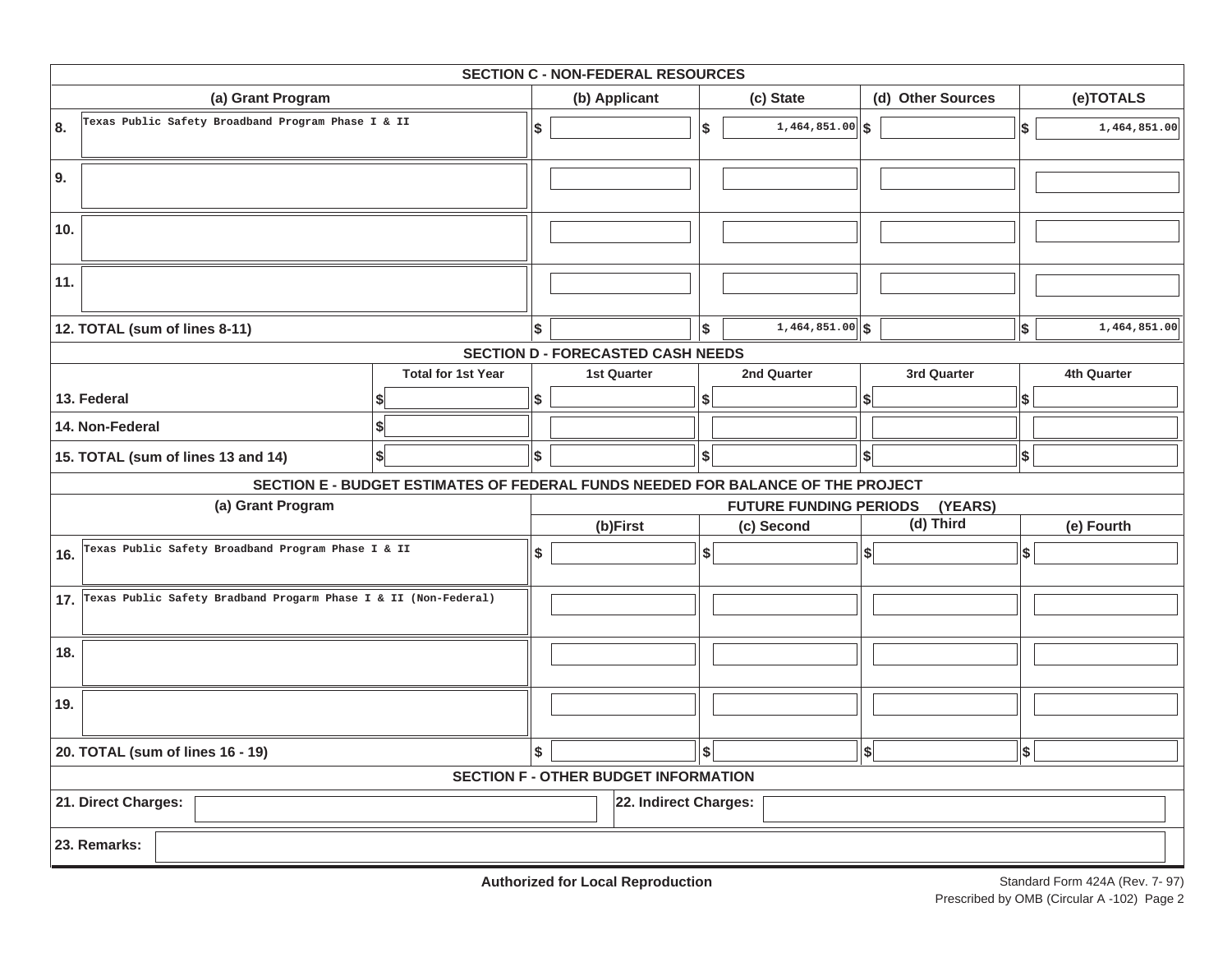| <b>REVISED SLIGP Detailed Budget Spreadsheet</b>                                                                                                                                                                                                                              |                                                                  |                  |                   |  |          |                           |  |  |
|-------------------------------------------------------------------------------------------------------------------------------------------------------------------------------------------------------------------------------------------------------------------------------|------------------------------------------------------------------|------------------|-------------------|--|----------|---------------------------|--|--|
| Category                                                                                                                                                                                                                                                                      | <b>Detailed Description of Budget (for full</b><br>grant period) |                  |                   |  |          | <b>Breakdown of Costs</b> |  |  |
| a. Personnel                                                                                                                                                                                                                                                                  | Quantity                                                         | <b>Unit Cost</b> | <b>Total Cost</b> |  | Federal  | <b>Non-Federal</b>        |  |  |
| <b>SWIC</b><br>The SWIC will spend a total of 2,554 hrs. on SLIGP grant<br>activities. The SWIC's hourly rate is \$66.21, total cost =<br>\$169,100. Amount is capped at funds needed for in-kind<br>match.                                                                   | 2,554                                                            | 66.21            | 169,100           |  | 0        | 169,100                   |  |  |
| Program Managers 1<br>Program Mgrs 1 will spend a total of 847 hrs on SLIGP grant<br>activities. The current maximum hourly rate is \$47.33, total<br>cost = \$40,071. Per NITA Phase 1 instructions, this line item<br>has been capped at funds needed for in-kind match.    | 847                                                              | 47.33            | 40,071            |  | 0        | 40,071                    |  |  |
| Program Managers 2<br>Program Mgrs 2 will spend a total of 9,018 hrs on SLIGP<br>grant activities. The current maximum hourly rate is \$44.58,<br>total cost = \$402,016. Per NITA Phase 1 instructions, this line<br>item has been capped at funds needed for in-kind match. | 9,018                                                            | 44.58            | 402,016           |  | 0        | 402,016                   |  |  |
| Project Managers 1<br>Project Mgrs 1 will spend a total of 1,102 hrs on SLIGP grant<br>activities. The current maximum hourly rate is \$32.31; total<br>$cost = $35,600$                                                                                                      | 1,102                                                            | 32.31            | 35,600            |  | 0        | 35,600                    |  |  |
| Project Managers 2<br>Project Mgrs 2 will spend a total of 1,754 hrs on SLIGP grant<br>activities. The current maximum hourly rate is \$36.87; total<br>$cost = $64,678$                                                                                                      | 1,754                                                            | 36.87            | 64,678            |  | 0        | 64,678                    |  |  |
| Project Managers 3<br>Project Mgrs 3 will spend a total of 2,757 hrs on SLIGP grant<br>activities. The current maximum hourly rate is \$28.03; total<br>$cost = $77,290$                                                                                                      | 2,757                                                            | 28.03            | 77,290            |  | 0        | 77,290                    |  |  |
| DPS Aircraft flight crew: 2-3 FTEs per flight, average 4<br>hrs/round trip; est. total hours = 20 hrs; current maximum<br>hourly rate is $$67.30$ ; total cost = $$1,346$                                                                                                     | 20                                                               | 67.30            | 1,346             |  | 0        | 1,346                     |  |  |
| <b>DPS Legal Advisors</b><br>A DPS Legal Advisors will spend a total of 11 hrs on SLIGP<br>grant activities. The current maximum hourly rate is \$57.69;<br>total $cost = $634$ .                                                                                             | 11                                                               | 57.69            | 634               |  | 0        | 634                       |  |  |
| <b>IT Specialists</b><br>IT Specialists will spend a total of 2,838 hrs on SLIGP grant<br>activities. The current maximum hourly rate is \$24.42; total<br>$cost = s = $69,300$                                                                                               | 2,838                                                            | 24.42            | 69,300            |  | $\Omega$ | 69,300                    |  |  |
| <b>Admin Assistants</b><br>Admin Assts will spend a total of 248 hrs on SLIGP grant<br>activities. The current maximum hourly rate is \$18.51; total<br>$cost = $4,956.$                                                                                                      | 248                                                              | 18.51            | 4,596             |  | 0        | 4,596                     |  |  |
| Operations Project Manager: These FTEs will spend a total<br>of 26,000 hours on SLIGP grant activities. The current hourly<br>rate is \$32.31; total costs = \$840,060                                                                                                        | 26,000                                                           | 32.31            | 840,060           |  | 840,060  | 01                        |  |  |
| PS LTE Engineer<br>This FTE will spend a total of 2,194 hours on SLIGP grant<br>activities. The current hourly rate is \$44.80; total cost =<br>\$98,298                                                                                                                      | 2,194                                                            | 44.80            | 98,298            |  | 98,298   | $\overline{0}$            |  |  |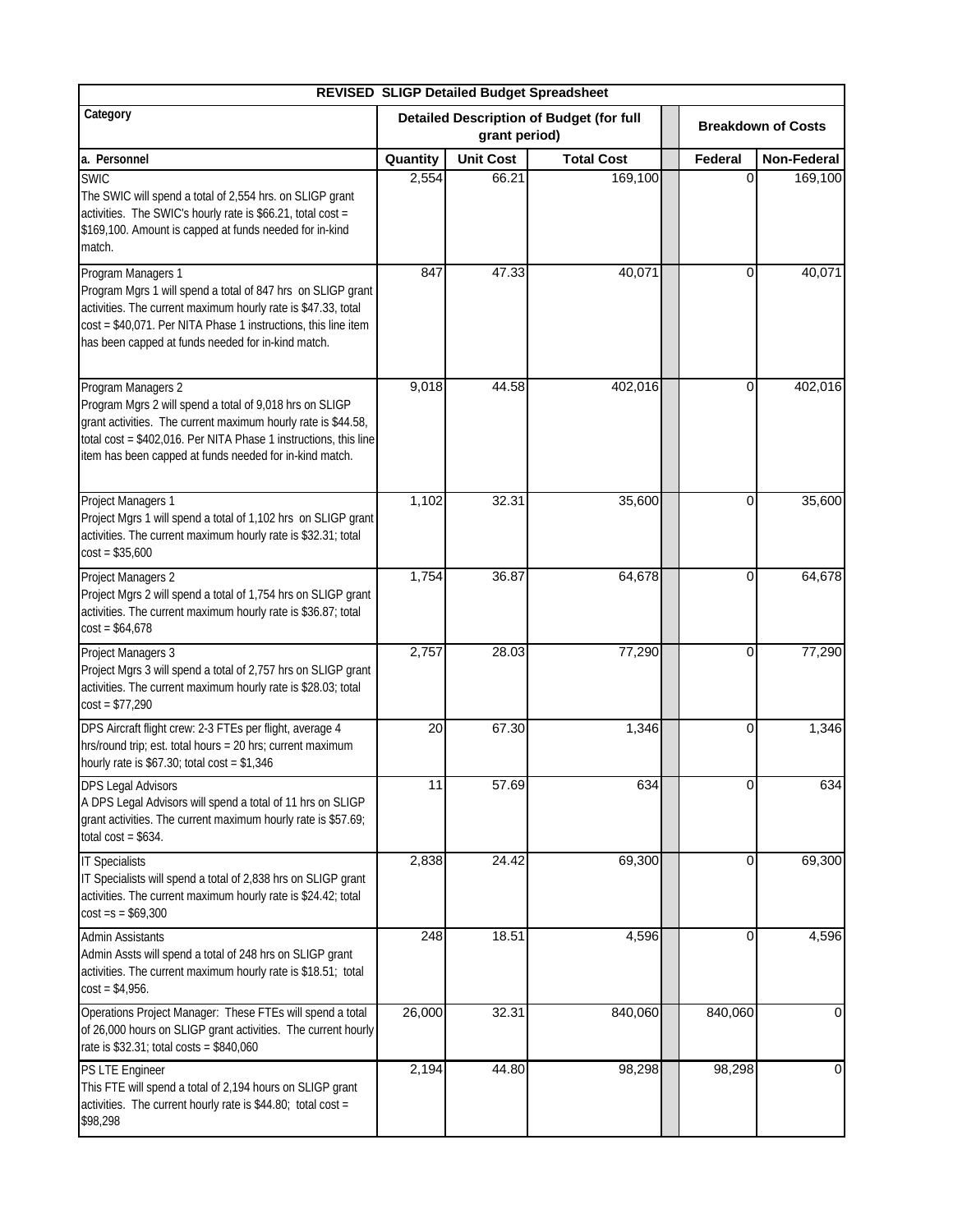| <b>SAA Grant Coordinator</b><br>The Grant Coordinator will spend 986 hrs.on SLIGP grant<br>activities. The Grant Coordinator's hourly rate is \$26.48                  | 986                 | 26.48            | 26,115                         | 26,115               | $\overline{0}$                    |
|------------------------------------------------------------------------------------------------------------------------------------------------------------------------|---------------------|------------------|--------------------------------|----------------------|-----------------------------------|
| <b>SAA Grant Manager</b><br>The Grant Manager 1 will spend 10 hrs.on SLIGP Phase I<br>grant activities. The Grant Manager's hourly rate is \$40.21.                    | 10                  | 40.21            | 384                            | 384                  | $\Omega$                          |
| <b>SAA Director</b><br>The Director will spend 15 hrs.on SLIGP Phase I grant<br>activities. The Director's hourly rate is \$66.62.                                     | 15                  | 66.62            | 1,003                          | 1,003                | $\Omega$                          |
| <b>SAA Budget Analyst</b><br>The Budget Analyst will spend 55 hrs.on SLIGP Phase I<br>grant activities. The Budget Analyst's hourly rate is \$26.13.                   | 55                  | 26.13            | 1,436                          | 1,436                | $\Omega$                          |
| <b>DPS Grants Accountant</b><br>The DPS Grant Accountant will spend 3,117 hrs.on SLIGP<br>Phase I grant activities. The Budget Analyst's hourly rate is<br>\$23.94.    | 3,117               | 23.94            | 74,624                         | 74,624               |                                   |
| <b>SAA Grant Accountant Lead</b><br>The Grant Accountant Lead will spend 7 hrs.on SLIGP<br>Phase I grant activities. The Grant Accountant's hourly rate<br>is \$27.43. | 7                   | 27.43            | 180                            | 180                  | $\Omega$                          |
| <b>SAA Grant Accountant</b><br>The Grant Accountant will spend 156 hrs.on SLIGP Phase I<br>grant activities. The Grant Accountant's hourly rate is<br>\$17.56.         | 156                 | 17.56            | 2,734                          | 2,734                | 0                                 |
|                                                                                                                                                                        |                     |                  |                                |                      |                                   |
|                                                                                                                                                                        |                     |                  |                                |                      |                                   |
| <b>Total Personnel</b><br>b. Fringe Benefits                                                                                                                           | 53,688              | <b>Unit Cost</b> | 1,909,465<br><b>Total Cost</b> | 1,044,834<br>Federal | 864,631<br>Non-Federal            |
| SWIC: Fringe is calculated at 29.74% of salary spent on<br>SLIGP activities.                                                                                           | Quantity<br>169,100 | 0.2974           | 50,290                         | 0                    | 50,290                            |
| Program Managers 1: Fringe is calculated at 29.74% of<br>salary spent on SLIGP activities.                                                                             | 40,071              | 0.2974           | 11,917                         | 0                    | 11,917                            |
| Program Managers 2: Fringe is calculated at 29.74% of<br>salary spent on SLIGP activities.                                                                             | 402,016             | 0.2974           | 119,560                        | 0                    | 119,560                           |
| Project Managers 1: Fringe is calculated at 29.74% of salary<br>spent on SLIGP activities.                                                                             | 35,600              | 0.2974           | 10,587                         | 0                    | 10,587                            |
| Project Managers 2: Fringe is calculated at 29.74% of salary<br>spent on SLIGP activities.                                                                             | 64,678              | 0.2974           | 19,235                         | 0                    | 19,235                            |
| Project Managers 3: Fringe is calculated at 29.74% of salary<br>spent on SLIGP activities.                                                                             | 77,290              | 0.2974           | 22,986                         | 0                    | 22,986                            |
| DPS Aircraft flight crew: Fringe is calculated at 29.74% of<br>salary spent on SLIGP activities.                                                                       | 1,346               | 0.2974           | 400                            | $\Omega$             | 400                               |
| DPS Legal Advisors: Fringe is calculated at 29.74% of salary<br>spent on SLIGP activities.                                                                             | 634                 | 0.2974           | 189                            | 0                    | 189                               |
| IT Specialists: Fringe is calculated at 29.74% of salary spent<br>on SLIGP activities.                                                                                 | 69,300              | 0.2974           | 20,610                         | $\overline{0}$       |                                   |
| Admin Assistants: Fringe is calculated at 29.74% of salary<br>spent on SLIGP activities.                                                                               | 4,596               | 0.2974           | 1,367                          | 0                    |                                   |
| Operations Project Managers: Fringe is calculated at 29.74%<br>of salary spent on SLIGP activities.<br>PS LTE Engineer: Fringe is calculated at 29.74% of salary       | 840,060<br>98,298   | 0.2974<br>0.2974 | 249,834<br>29,234              | 249,834<br>29,234    | 20,610<br>1,367<br>$\overline{0}$ |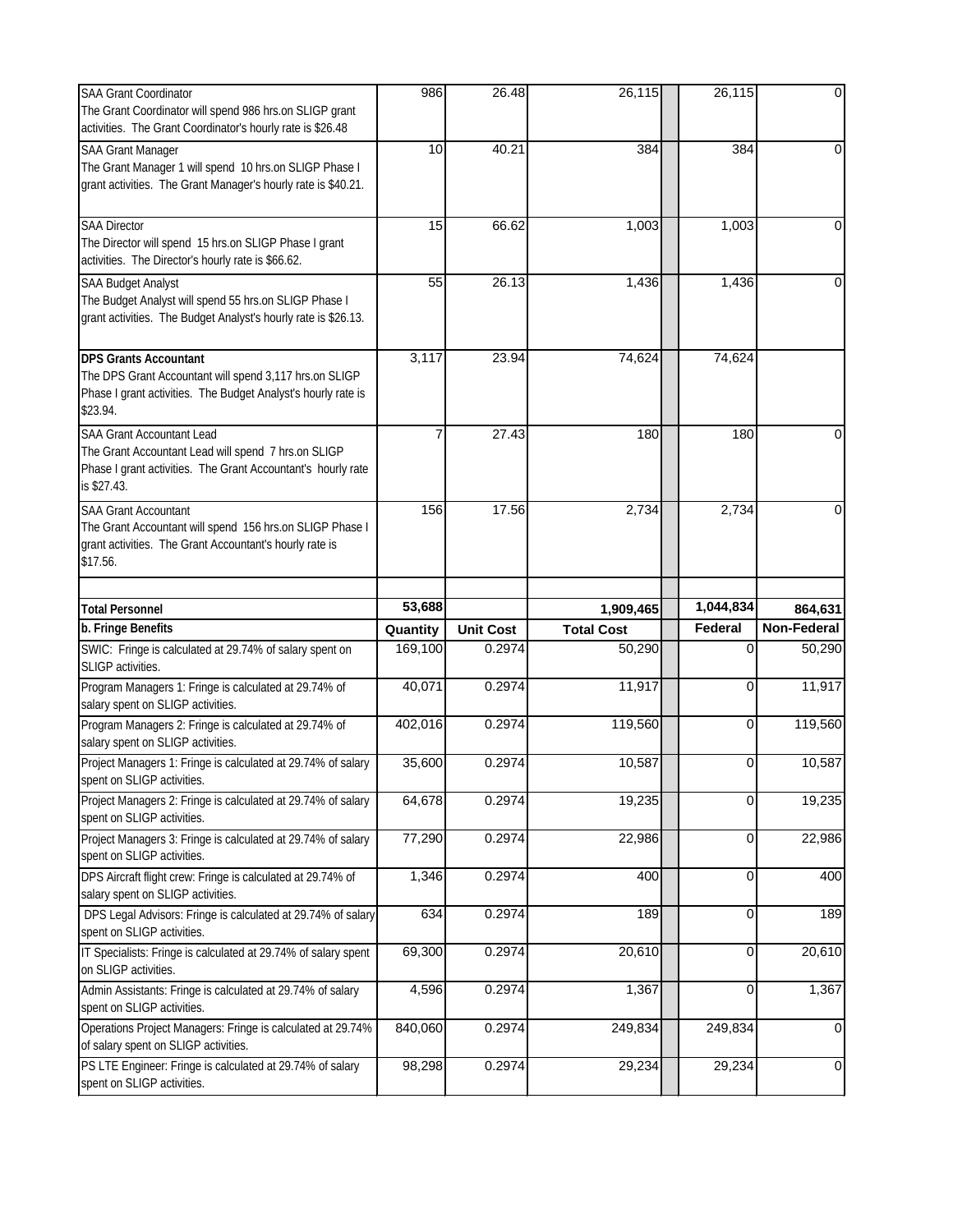| <b>SAA Grant Coordinator</b><br>Fringe is<br>calculated at 29.74% of salary spent on SLIGP activities.                                                                                                                                                                                                                                                                                                                                                                                  | 26,115   | 0.2974           | 7,767             | 7,767    | $\overline{0}$     |
|-----------------------------------------------------------------------------------------------------------------------------------------------------------------------------------------------------------------------------------------------------------------------------------------------------------------------------------------------------------------------------------------------------------------------------------------------------------------------------------------|----------|------------------|-------------------|----------|--------------------|
| <b>SAA Grant Manager</b><br>Fringe is<br>calculated at 29.74% of salary spent on SLIGP activities.                                                                                                                                                                                                                                                                                                                                                                                      | 384      | 0.2974           | 114               | 114      | $\Omega$           |
| <b>SAA Director</b><br>Fringe is<br>calculated at 29.74% of salary spent on SLIGP activities.                                                                                                                                                                                                                                                                                                                                                                                           | 1,003    | 0.2974           | 298               | 298      | 0                  |
| <b>SAA Budget Analyst</b><br>Fringe is<br>calculated at 29.74% of salary spent on SLIGP activities.                                                                                                                                                                                                                                                                                                                                                                                     | 1,436    | 0.2974           | 427               | 427      | $\Omega$           |
| <b>DPS Grants Accountant</b><br>Fringe is<br>calculated at 29.74% of salary spent on SLIGP activities                                                                                                                                                                                                                                                                                                                                                                                   | 74,624   | 0.2974           | 22,193            | 22,193   |                    |
| <b>SAA Grant Accountant Lead's</b><br>Fringe is calculated<br>at 29.74% of salary spent on SLIGP activities.                                                                                                                                                                                                                                                                                                                                                                            | 180      | 0.2974           | 54                | 54       | $\Omega$           |
| <b>SAA Grant Accountant's</b><br>Fringe is<br>calculated at 29.74% of salary spent on SLIGP activities.                                                                                                                                                                                                                                                                                                                                                                                 | 2,734    | 0.2974           | 813               | 813      | $\overline{0}$     |
| <b>Total Fringe Benefits</b>                                                                                                                                                                                                                                                                                                                                                                                                                                                            |          |                  | 567,875           | 310,734  | 257,141            |
| c. Travel                                                                                                                                                                                                                                                                                                                                                                                                                                                                               | Quantity | <b>Unit Cost</b> | <b>Total Cost</b> | Federal  | <b>Non-Federal</b> |
| DPS Aircraft Trip 1: for use when commercial travel (flight<br>and rental car) IS available, but total time and cost would be<br>excessive when compared to use of DPS aircraft.<br>Commercially Serviced Calculation Method (Estimated<br>average Commercial Round Trip Fare = \$600/ trip estimate).<br>Total trips $= 1$ .                                                                                                                                                           |          | 541.00           | 541               | $\Omega$ | 541                |
| DPS Aircraft Trips 2: for use where commercial service IS<br>NOT available at the designated airport. For air travel to<br>these destinations the "airplane nautical miles (NMs) will be<br>converted into statute miles (SMs) or regular miles (1 NM<br>equals 1.15077945 SMs)". Non-Commercially Serviced<br>Calculation Method (Estimated average Statute Miles/Round<br>Trip = 600 miles per trip $\oslash$ \$1.15 per mile; total est. miles is<br>$1,200$ ; total cost = \$1,380. | 1,200    | 1.15             | 1,380             | 0        | 1,380              |
| SLIGP SHORT TRIP (1 night): 153 trips; Hotel est.<br>\$85/night; Per diem: \$51/day x 2 days = \$92; Mileage/Airfare<br>est. \$513; est. cost/trip \$700; Federal Cost est. \$200,200.                                                                                                                                                                                                                                                                                                  | 286      | 700.00           | 200,200           | 200,200  | $\overline{0}$     |
| SLIGP LONG TRIP (3 nights): 200 trips; Hotel est. \$85/night;<br>Per diem: \$51/day x 4 days; Parking/Incidental \$25/day =<br>\$559 total; Mileage/Airfare est. \$406; est. cost/trip \$965.00;<br>Federal Cost est. \$193,000.                                                                                                                                                                                                                                                        | 200      | 965.00           | 193,000           | 193,000  | $\Omega$           |
| SLIGP National Conferences, FN Consultation Invitational<br>travel, workshops/meetings: 225 trips; Std Trip 2 nights;<br>Hotel est. \$200/night; Per diem est. \$71 * 3 days \$213;<br>Airfare est. \$620; est. cost/trip \$1,233; Federal Cost: 225<br>trips = $$277,425$ .                                                                                                                                                                                                            | 225      | 1,233.00         | 277,425           | 277,425  | 0                  |
| SAA Grant Management & Administrative Functions<br>Regional and National: The SAA will have a representative<br>at 3 meetings. Std Trip = 1 person $@$ 3 days/2 nights X<br>\$159 per day (Airfare estimate @ \$688; Hotel estimate @<br>\$85 per night; per diem estimate @ \$51 per day, plus<br>incidentals for parking, taxi, etc. estimate @ \$28 per day.)                                                                                                                        |          | 1,243.00         | 1,243             | 1,243    |                    |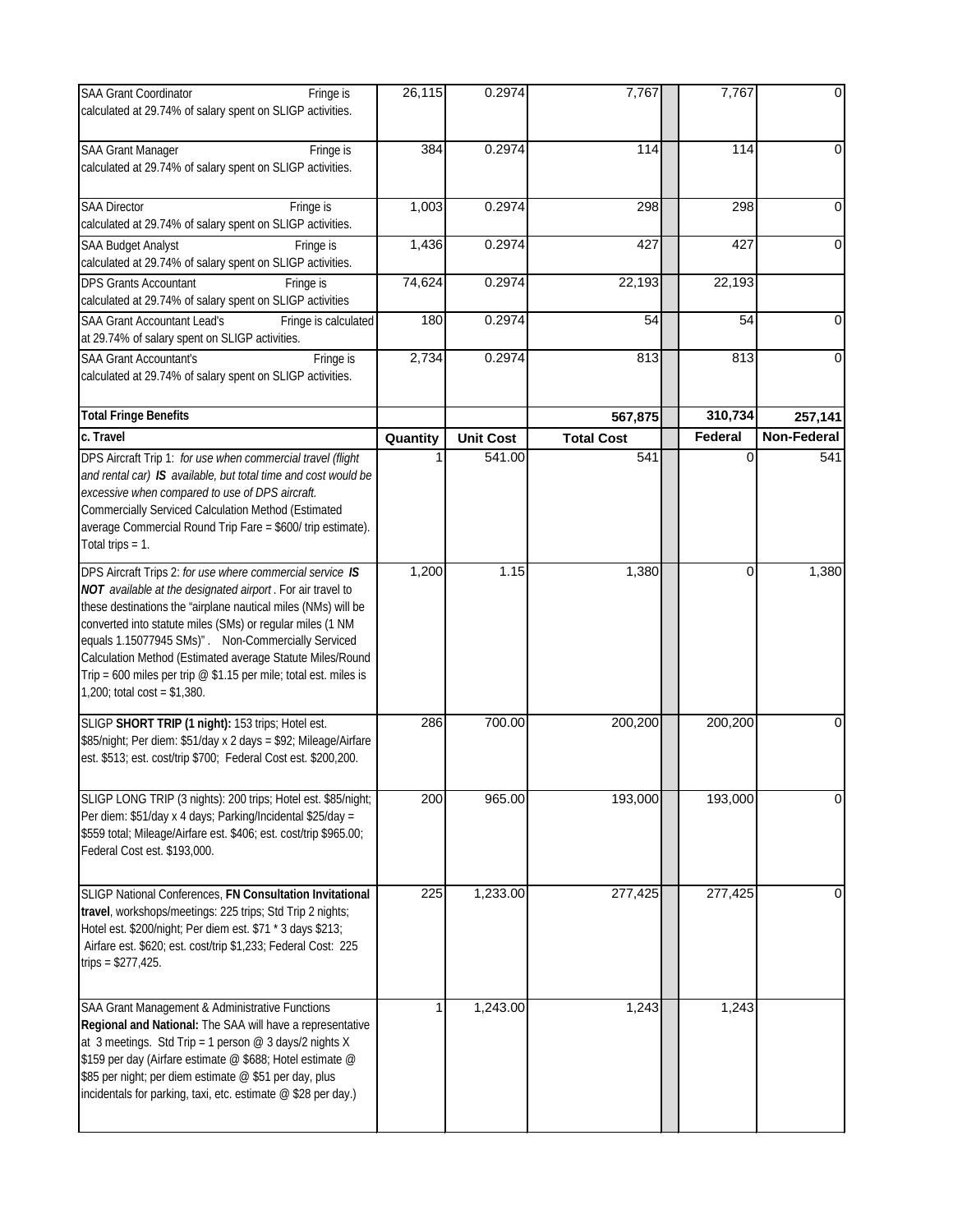| National Conference pre-award travel to initial FirstNet                                                                                                                                                                                                       | 1              | 900.00           | 900                | 900                | 0                  |
|----------------------------------------------------------------------------------------------------------------------------------------------------------------------------------------------------------------------------------------------------------------|----------------|------------------|--------------------|--------------------|--------------------|
| workshop at \$900.00.                                                                                                                                                                                                                                          |                |                  |                    |                    |                    |
| <b>Total Travel</b>                                                                                                                                                                                                                                            |                |                  | 674,689            | 672,768            | 1,921              |
| d. Equipment                                                                                                                                                                                                                                                   | Quantity       | <b>Unit Cost</b> | <b>Total Cost</b>  | Federal            | <b>Non-Federal</b> |
| N/A                                                                                                                                                                                                                                                            | 0              | 0.00             | 0                  | 0                  |                    |
| <b>Total Equipment</b>                                                                                                                                                                                                                                         |                |                  | 0                  | 0                  |                    |
| e. Supplies                                                                                                                                                                                                                                                    | Quantity       | <b>Unit Cost</b> | <b>Total Cost</b>  | Federal            | <b>Non-Federal</b> |
| Data Collection Software and hardware for, but not limited to,<br>web and publishing content.                                                                                                                                                                  | 2              | 3,000.00         | 6,000              | 6,000              |                    |
| General presentation aids; including but not limited to tablets,<br>software, computer items, cables, tools, tape, flip charts,<br>markers, name tags, notebooks, binders, educational<br>materials, video conference hardware, and large format<br>displays.  | $\overline{4}$ | 1,000.00         | 4,000              | 4,000              |                    |
| Demonstration Tools, signage, graphics, screens/monitors,<br>stands, etc.                                                                                                                                                                                      | $\overline{4}$ | 1,000.00         | 4,000              | 4,000              | 0                  |
| Booth w/graphics & tablecloth                                                                                                                                                                                                                                  | 1              | 2,650.00         | 2,650              | 2,650              | 0                  |
| <b>Total Supplies</b>                                                                                                                                                                                                                                          |                |                  | 16,650             | 16,650             | O                  |
| f. Contractual                                                                                                                                                                                                                                                 | Quantity       | <b>Unit Cost</b> | <b>Total Cost</b>  | Federal            | <b>Non-Federal</b> |
| Comunications Planners: total hours is 3,335; hourly rate up<br>to \$60/hr                                                                                                                                                                                     | 3,335          | 60.00            | 200,100            | 200,100            |                    |
| Technologist SMEs: 2,742 hrs; hourly rate up to \$175/hr.                                                                                                                                                                                                      | 2,742          | 175.00           | 479,850            | 479,850            |                    |
| Outside Legal Councils: 71 hrs; hourly rate up to \$350/hr.                                                                                                                                                                                                    | 71             | 350.00           | 25,000             | 25,000             |                    |
| E & O Coordinators: 4,918 hrs; hourly rate up to \$175/hr.                                                                                                                                                                                                     | 4,918          | 175.00           | 860,650            | 860,650            |                    |
| PM Adminstrators: 4,445 hrs; hourly rate up to \$135.00/hr.                                                                                                                                                                                                    | 4,445          | 135.00           | 600,075            | 600,075            |                    |
| Project Manager Subject Matter Experts (SMEs): 7,368 hrs;<br>hourly rate up to \$95/hr.                                                                                                                                                                        | 7,368          | 95.00            | 699,960            | 699,960            |                    |
| <b>Total Contractual</b>                                                                                                                                                                                                                                       | 22,879         |                  | 2,865,635          | 2,865,635          |                    |
| g. Construction                                                                                                                                                                                                                                                | Quantity       | <b>Unit Cost</b> | <b>Total Cost</b>  | Federal            | <b>Non-Federal</b> |
| N/A                                                                                                                                                                                                                                                            | 0              | 0.00             | 0                  | 0                  |                    |
| <b>Total Construction</b>                                                                                                                                                                                                                                      |                |                  | 0                  | 0                  |                    |
| h. Other                                                                                                                                                                                                                                                       | Quantity       | <b>Unit Cost</b> | <b>Total Cost</b>  | Federal            | <b>Non-Federal</b> |
| Printing: 78,710 items                                                                                                                                                                                                                                         | 78,710         | 0.10             | 7,871              | 7,871              | 0                  |
| Web hosting, social media and domain registration fees:<br>Subscriptions for, but not limited to website and social media<br>hosting and domain name registrations                                                                                             | 6              | 600.00           | 3,574              | 3,574              |                    |
| StockImages Services subscription (purchase images, with<br>their copyright, to use in publications and websites                                                                                                                                               | $\overline{a}$ | 1,493.00         | 2,779              | 2,779              |                    |
| Information Distribution System (cloud-based contact<br>management service) email, on-line survey, event<br>management                                                                                                                                         | $\overline{3}$ | 1,500.00         | $\overline{4,}500$ | 4,500              |                    |
| National, Regional, State and Local Conference registration<br>fees/ location venue expenses for, but not limited to: FN<br>Consultation workshops, IWCE, APCO, TX Police Chiefs<br>Assoc., TX Assoc. of Regional Councils, TX EMS<br>Conference, IT Services. | 23             | 1,822.00         | 41,948             | 41,948             |                    |
| Laptop computers w/software, and/or projectors for E&O<br>SME efforts                                                                                                                                                                                          | 5              | 2,000.00         | 10,000             | 10,000             | 0                  |
| Videocamera and accessories for on-site E&O training<br>venues, workshops, meetings, conferences                                                                                                                                                               | 1              | 5,000.00         | 5,000              | $\overline{5,000}$ |                    |
| Screen capture recording software for brochure development                                                                                                                                                                                                     | 1              | 350.00           | 350                | 350                |                    |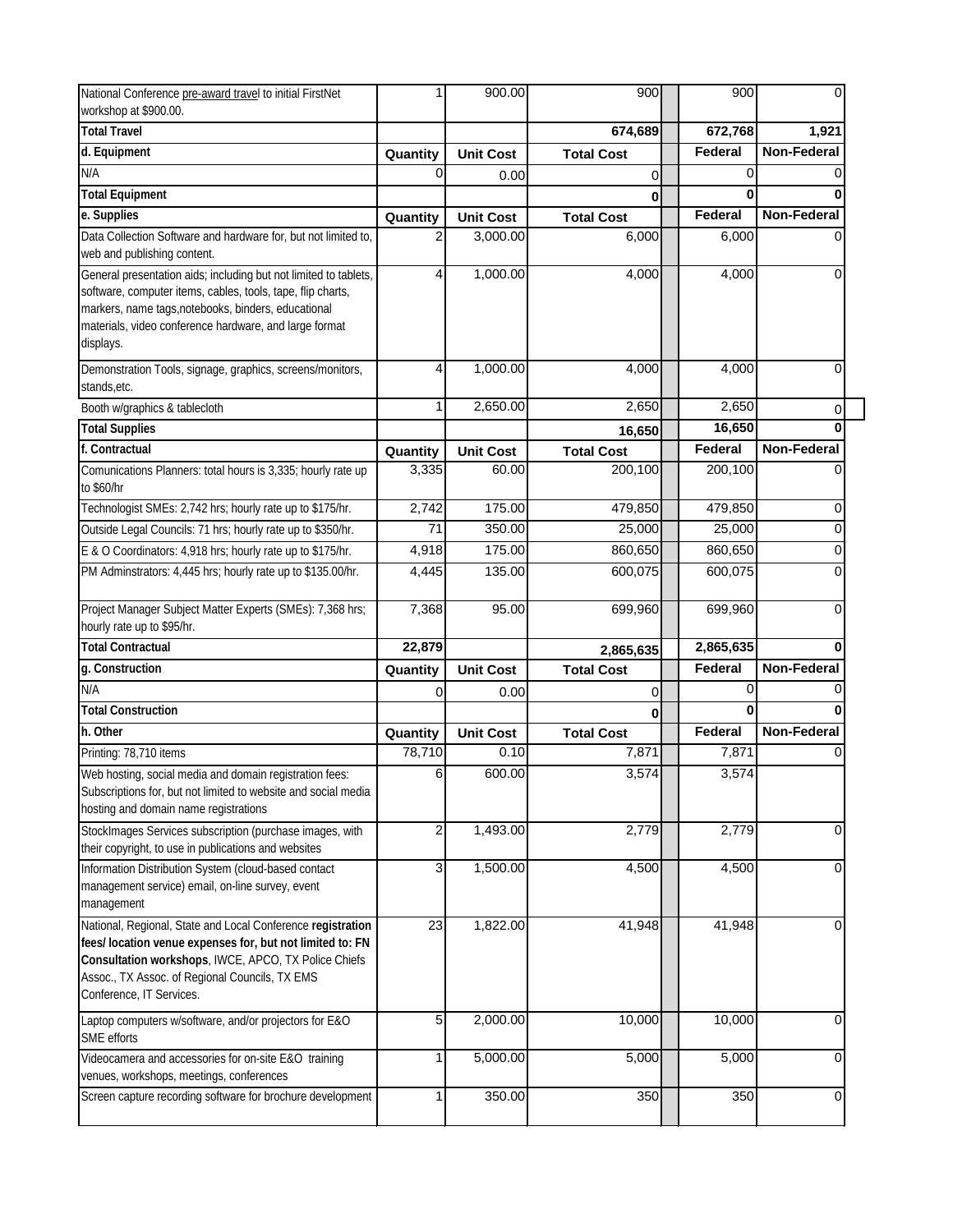| Integration of existing databases and identifying CI&KR<br>critical emergency response coverage gaps throughout urban<br>and rural areas across the 254 counties.                                                                                                               |                | 75,000.00        | 75,000            | 75,000             | $\overline{0}$     |
|---------------------------------------------------------------------------------------------------------------------------------------------------------------------------------------------------------------------------------------------------------------------------------|----------------|------------------|-------------------|--------------------|--------------------|
| High-end development computer for maintaining and<br>updating graphics, website, GIS mapping                                                                                                                                                                                    | 1              | 7,800.00         | 7,800             | 7,800              | $\overline{0}$     |
| On-line Learning Ctr host site set-up (includes but not limited<br>to: one-time licensing fee, development and deployment)                                                                                                                                                      | 1              | 57,000.00        | 57,000            | 57,000             | $\overline{0}$     |
| On-line learning center support, (consolidation of services<br>[line items 94 and 96]) includes but not limited to:<br>development of eLearning courses and E&O videos; host site<br>support, security, and software updates and enhancements<br>for site and eLearning courses |                | 93,690.00        | 93,690            | 93,690             | $\overline{0}$     |
| On-line Learning Ctr Overview: includes but not limited to,<br>development of eLearning Overview courses and E&O<br>videos                                                                                                                                                      | $\overline{2}$ | 10,000.00        | 20,000            | 20,000             | 0                  |
| Projectors for O & E presentations and Townhall meetings                                                                                                                                                                                                                        | 3              | 2,000.00         | 6,000             | 6,000              | 0                  |
| Large Webex: 1,000 users/hr = \$12,000/yr                                                                                                                                                                                                                                       | $\overline{2}$ | 12,000.00        | 24,000            | 24,000             | $\boldsymbol{0}$   |
| Contact Management software program for survey tracking<br>system                                                                                                                                                                                                               | $\overline{2}$ | 24,000.00        | 48,000            | 48,000             | 0                  |
| <b>Booth SPACE rental fees</b>                                                                                                                                                                                                                                                  |                | 5,000.00         | 5,000             | $\overline{5,000}$ | $\overline{0}$     |
| SAA Grant Management & Administrative Functions:<br>Includes Rent for Suite 100 and 160 in La Posada location                                                                                                                                                                   |                | 9,276.00         | 9,276             | 9,276              | $\overline{0}$     |
| SAA Grant Management & Administrative Functions:<br>Includes K2Share Grants Mgmt Contractor                                                                                                                                                                                     |                | 21,471.00        | 21,471            | 21,471             | 0                  |
| SAA Grant Management & Administrative Functions:<br>Includes other charges such as Consumable supplies, rent of<br>copier, phones and various other Operating Expenses.<br>SLIGP SAA M&A.- \$230.17/mo                                                                          | 24             | 230.17           | 5,524             | 5,524              | $\overline{0}$     |
| <b>Total Other</b>                                                                                                                                                                                                                                                              |                |                  | 448,783           | 448,783            | 0                  |
| <b>Total Direct Charges</b>                                                                                                                                                                                                                                                     |                |                  | 6,483,097         | 5,359,404          | 1,123,693          |
| i. Indirect Costs                                                                                                                                                                                                                                                               | Quantity       | <b>Unit Cost</b> | <b>Total Cost</b> | <b>Federal</b>     | <b>Non-Federal</b> |
| <b>Indirect Costs</b>                                                                                                                                                                                                                                                           | 864,631        | 0.25             | 216,158           | 0                  | 216,158            |
| 25% of all direct staff personnel only                                                                                                                                                                                                                                          |                |                  |                   | 0                  |                    |
| <b>Total Indirect Costs</b>                                                                                                                                                                                                                                                     |                |                  | 216,158           |                    | 216,158            |
| <b>REVISED TOTALS March 2017</b>                                                                                                                                                                                                                                                |                |                  | 6,699,255         | 5,359,404          | 1,339,851          |

| <b>Match Proportionality</b> | 80%     | <b>20%</b> |
|------------------------------|---------|------------|
| Deobligation:                | 500.000 | 125,000    |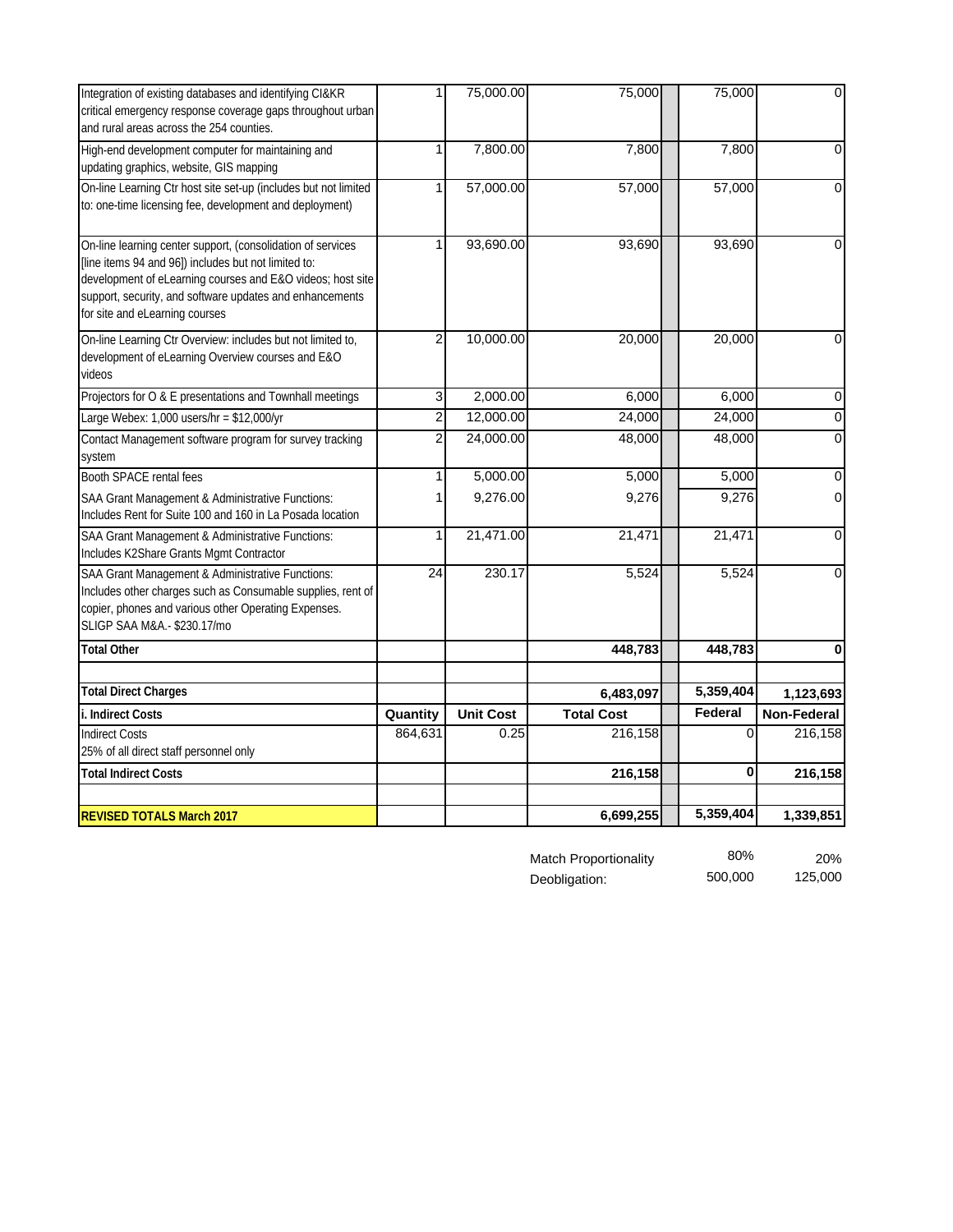#### **REVISED Budget Narrative (6/9/2017)**

Texas is submitting a Revised SLIGP Budget to develop a plan for implementing the Texas Public Safety Broadband Program (TxPSBP) based on the FFO.

### **Revised SLIGP Detailed Budget Spreadsheet:**

The accompanying revised spreadsheet shows estimated quantity, unit cost, and total cost for each object class category. The following provides details on Revised SLIGP costs by object class category use of funding and estimated Totals.

### **PERSONNEL:**

| Federal:     | \$1,044,834  |
|--------------|--------------|
| Non-Federal: | \$864.631    |
| Total:       | \$1,909,465. |

See the Detailed Budget for calculations. The total Personnel budgeted cost is only for the duties associated with the public safety broadband SLIGP grant program, not the additional land mobile radio and general interoperable communication duties of the Texas SWIC and/or any DPS FTE. Non-Federal cost will be provided as an in-kind match. The source of this match is the State's general fund and is not from another Federal source.

- 1. SWIC (Non-Federal): The SWIC will provide oversight for the SLIGP grant, ensuring that all activities are completed on time and within budget. The SWIC will be the primary point of contact for consultation with FirstNet and work with the Governance structure evaluating the program. The budgeted cost for 2,554 hours over 4.5 years is \$169,100.
- 2. Program Managers 1 (Non-Federal): Program Manager 1 FTEs will provide scope and direction for the individual projects within the Texas PSBP including strategy, timeline development, data collection and assist with state, Tribal and political stakeholder education. The budgeted cost for 847 hours over 4.5 years is \$40,071.
- 3. Program Managers 2 (Non-Federal): The Program Manager 2 FTEs will direct all projects in the Program, assist with state, Tribal and political stakeholder education; and support data collection activity to ensure the overall program goals are met. Budgeted cost for 9,018 hours over 4.5 years is \$402,016.
- 4. Project Managers 1 (Non-Federal): These FTEs will work various hours throughout SLIGP. The Project Managers will coordinate statewide Governance meetings and webinars for the state and 24 regions; coordinate regional meetings between the SMEs and regions for data collection, rural coverage development and E & O; provide status updates to the Program Managers and SWIC; oversee production and distribution of education and outreach materials. Budgeted cost for 1,102 hours over 4.5 years is \$35,600.
- 5. Project Managers 2 (Non-Federal): FTE hours will be flexible in order to successfully complete data collection, coverage planning, E & O tasks. SLIGP tasks include assisting regional SMEs with urban and rural outreach efforts, determining rural coverage requirements, reviewing program metrics, and developing the State Plan. Budgeted cost for 1,754 hours over 4.5 years is \$64,678.
- 6. Project Managers 3 (Non-Federal): FTE hours will be flexible in order to successfully complete data collection and E & O tasks. SLIGP tasks include developing, validating and updating the 8,200 public safety entity POC list; assist with confirmation of the potential user list; providing local entities with SLIGP information. Budgeted cost for 2,757 hours over 4.5 years is \$77,290.
- 7. DPS Aircraft flight crew (Non-Federal): FTEs will pilot and navigate DPS aircraft to SLIGP meetings. DPS aircraft will be used only when the cost and/or time involved using commercial travel is not available; would require lengthy routing, travel during unreasonable hours, or excessively prolong travel; and/or result in additional costs that would offset the transportation savings. DPS aircraft crew costs will be charged at the specific FTE hourly rate, maximum being \$67.30/hour. DPS policy requires flight crews of two-to-three FTEs per flight; average flying time per round trip is four hours. Budgeted cost for 20 hours over 4.5 years is \$1,346.
- 8. DPS Legal Advisors, internal (Non-Federal): DPS in-house attorneys will advise staff on legal issues, lead MOA efforts with regional and local SLIGP champions, and will advise on the State Plan development and approval from the Governor. Budgeted cost for 11 hours over 4.5 years is \$634.
- 9. IT Specialists (Non-Federal): The IT Specialists will develop materials for and manage audio/video needs at conferences, webinars, and other meetings; develop web-sites and videos for outreach, education, and training for more than 8000 public safety entities; and, facilitate the distribution of newsflashes and program communications. Budgeted cost for 2,838 hours over 4.5 years is \$69,300.

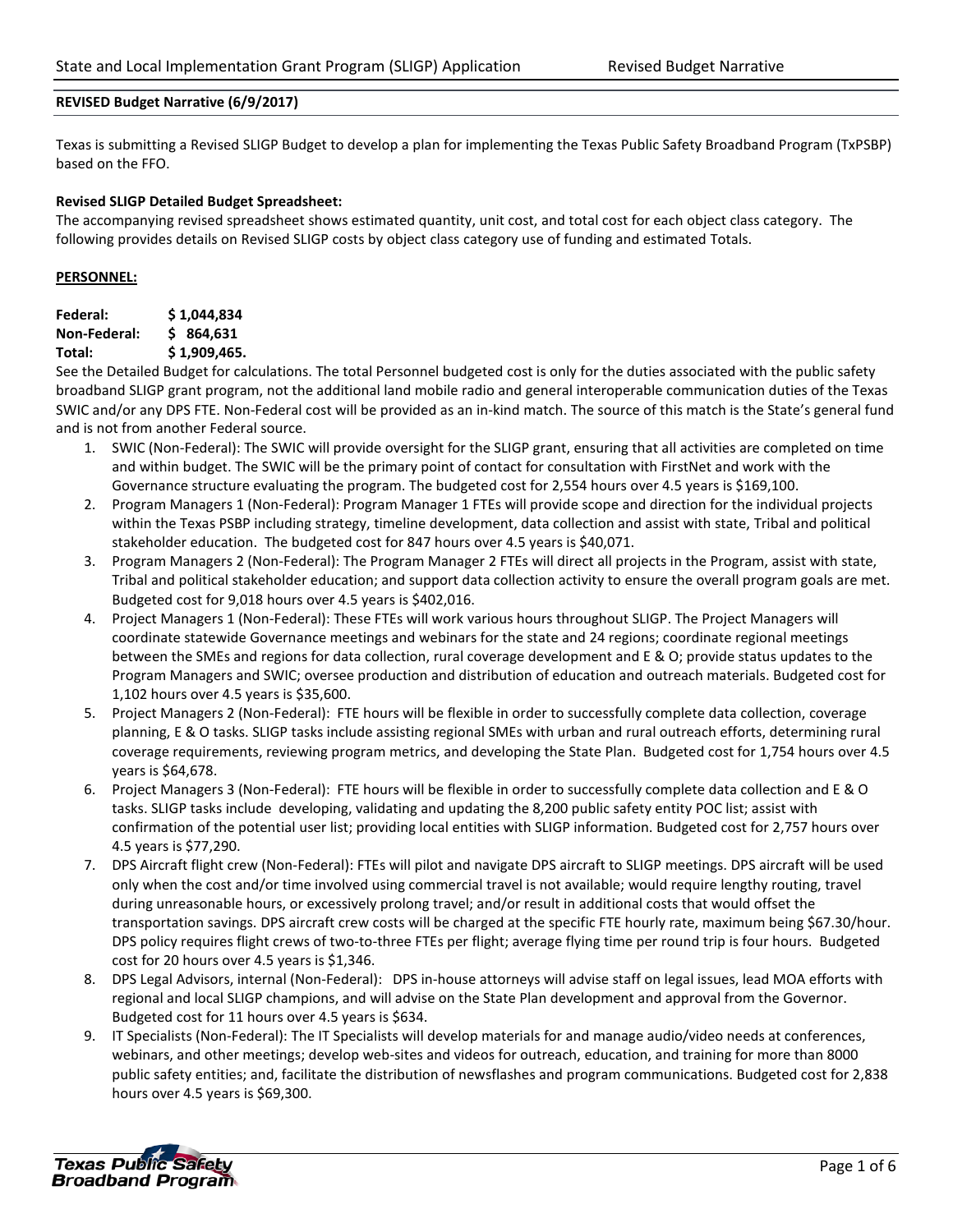- 10. Administrative Assistants (Non-Federal): The FTEs will assist the SWIC and Program Managers with SLIGP clerical duties such as email notifications, printing, copying, as well as scheduling meetings, flights, development of reports and other duties. Budgeted cost for 248 hours over 4.5 years is \$4,596
- 11. Operations Project Managers (Federal): Act as System Technologists, assisting with the identification of and ways to resolve system and technology issues, specifically as it relates to the State's KLCs. In addition, these FTEs will assist the 24 SMEs with data collection and rural coverage prioritization. Budgeted cost for 26,000 hours over 4.5 years is \$840,060.
- 12. PS LTE Engineers (Federal): The PS LTE Engineer will analyze and coordinate the response to various FirstNet and other relevant detailed/ technical materials for the State of Texas, provide assistance to the Education and Outreach staff to develop materials on how to identify candidate systems for interfacing to the NPSBN, and the technology planning needed to provide a smooth transition and switchover that meets 3GPP and other relevant standards. Budgeted cost for 2,194 hours over 4.5 years is \$98,298.
- 13. SAA Director (Federal): The Director will spend 15 hours on SLIGP Phase I grant activities. The Director's hourly rate is \$66.62.
- 14. SAA Grant Manager: the Grant Manager oversees the daily operations and activities of the Grant Operations Section of the Texas Homeland Security State Administrative Agency and will spend 10 hours on SLIGP Phase I grant activities. The Grant Manager's hourly rate is \$40.21.
- 15. SAA Grant Coordinator (Federal): Grant management support, including day to day grant management task such as reviewing expenditures for allowability and compliance and preparing progress reports. The Grant Coordinator will spend 986 hours on SLIGP grant Phase I activities. The Grant Coordinator's hourly rate is \$26.48
- 16. SAA Grant Accountant (Federal): Grant management support, including day to day grant management tasks such as gathering and reviewing supporting documentation for drawdown of funds. The Grant Accountant will spend 156 hours on SLIGP Phase I grant activities. The SAA Grant Accountant's hourly rate is \$17.56.
- 17. SAA Grant Accountant Lead (Federal): Grant management support, including day to day grant management tasks such as gathering and reviewing supporting documentation for drawdown of funds. The Grant Accountant Lead will spend 7 hours on SLIGP Phase I grant activities. The Lead Grant Accountant's hourly rate is \$27.43.
- 18. SAA Budget Analyst (Federal): Grant management support, including day to day grant management tasks such as reconciliation of grant activity between the grant management and accounting systems to assure appropriate drawdown of funds. The Budget Analyst will spend 55 hours on SLIGP Phase I grant activities. The Budget Analyst's hourly rate is \$26.13.
- 19. DPS Grant Accountant: The DPS Grant Accountant will spend 3,117 hours on SLIGP Phase I grant activities. The DPS Grant Accountant's hourly rate is \$23.94. fur<br>fur<br>**19.** DP<br>Ac

# **FRINGE BENEFITS:**

| Federal:            | \$310,734 |
|---------------------|-----------|
| <b>Non-Federal:</b> | \$257,141 |
| Total:              | \$567,875 |

See the Detailed Budget for calculations. Fringe benefits include FICA, health insurance, unemployment, and retirement. The cost is calculated at 29.74% of salary spent on SLIGP activities. Program Managers 1 Non-Federal cost amount is capped at funds needed for in-kind match.

- 1. SWIC: Non-Federal = \$50,290.
- 2. Program Managers 1: Non-Federal = \$11,917.
- 3. Program Managers 2: Non-Federal = \$119,560.
- 4. Project Managers 1: Non-Federal = \$10,587.
- 5. Project Managers 2: Non-Federal = \$19,235.
- 6. Project Managers 3: Non-Federal = \$22,986.
- 7. DPS Aircraft flight crew: Non-Federal: = \$400.
- 8. DPS Legal Advisor: Non Federal = \$189.
- 9. IT Specialists: Non-Federal = \$20,610.
- 10. Admin Assistants: Non-Federal = \$1,367.
- 11. Operations Project Managers: Federal = \$249,834.
- 12. PS LTE Engineers: Federal = \$29,234.
- 13. SAA Director (Federal): Fringe is calculated at 29.74% of salary spent on SLIGP activities; Federal = \$298
- 14. SAA Grant Manager (Federal): Fringe is calculated at 29.74% of salary spent on SLIGP activities; Federal = \$114
- 15. SAA Grant Coordinator (Federal): Fringe is calculated at 29.74% of salary spent on SLIGP activities; Federal = \$7,767
- 16. SAA Grant Accountant (Federal): Fringe is calculated at 29.74% of salary spent on SLIGP activities. Federal = \$813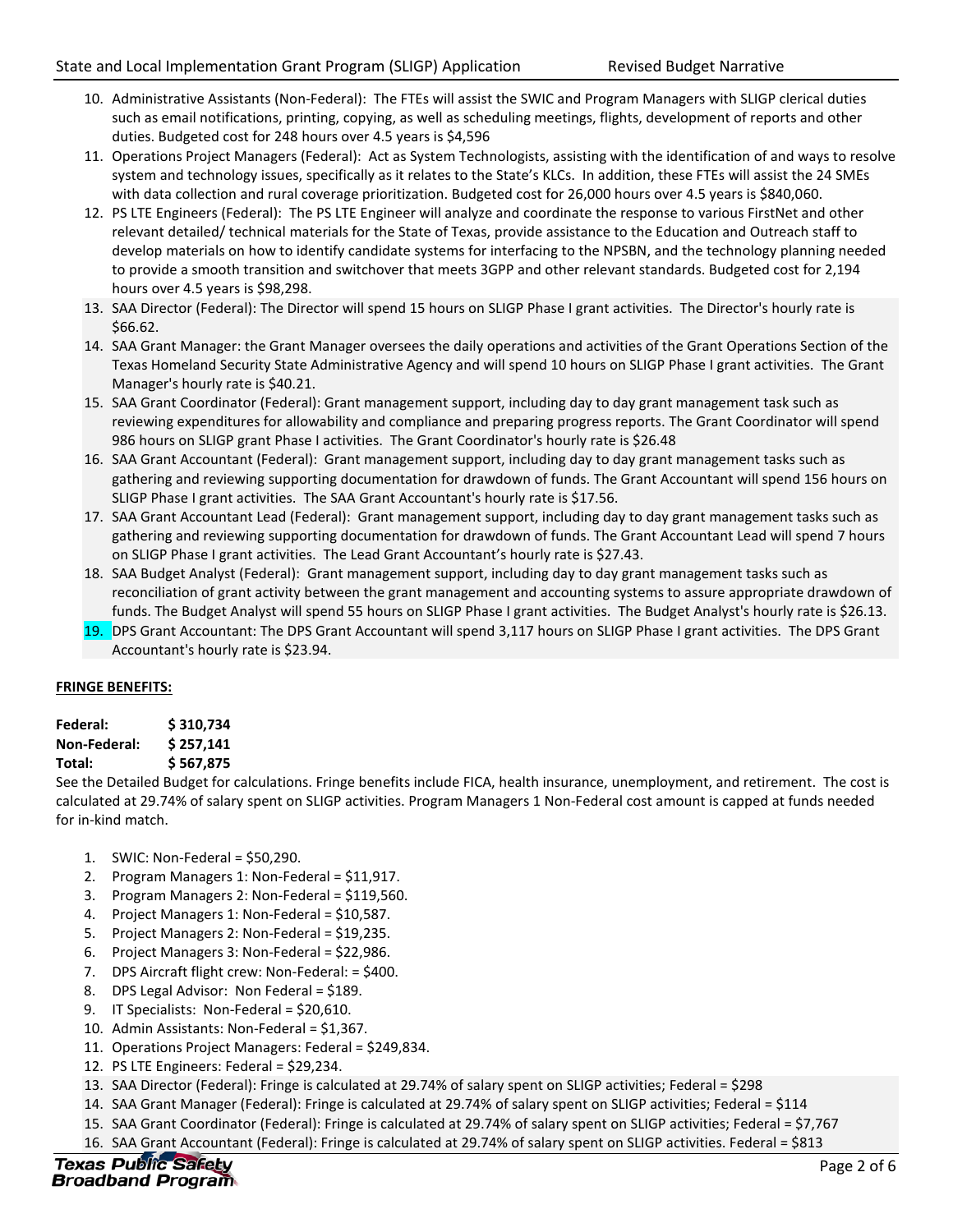- 17. SAA Grant Accountant Lead (Federal): Fringe is calculated at 29.74% of salary spent on SLIGP activities; Federal = \$54
- 18. SAA Budget Analyst (Federal): Fringe is calculated at 29.74% of salary spent on SLIGP activities; Federal = \$427
- 19. DPS Grant Accountant(Federal): Fringe is calculated at 29.74% of salary spent on SLIGP activities; Federal = \$22,193

## **TRAVEL:**

| Federal:            | \$672,768       |  |  |  |  |  |
|---------------------|-----------------|--|--|--|--|--|
| <b>Non-Federal:</b> | $5 \quad 1,921$ |  |  |  |  |  |
| Total:              | \$674,689       |  |  |  |  |  |

See the Detailed Budget for calculations. All costs and travel time-lines are best estimates and may require various adjustments. Included below, but not limited to, are SLIGP travel costs by trip.

- 1. DPS Aircraft Trips 1 (Non-Federal): for use when commercial travel (flight and rental car) IS available, but total time and cost would be excessive when compared to use of DPS aircraft. Commercially Serviced Calculation Method (Estimated average Commercial Round Trip Fare = \$600 / trip estimate).
	- a. Commercially Serviced Calculation Method (average Commercial Round Trip Fare = \$600/ trip);
		- $\blacksquare$  estimated total trips = 1
		- Non-Federal cost: is \$541.
- 2. DPS Aircraft Trips 2 (Non-Federal): for use where commercial service IS NOT available at the designated airport. For air travel to these destinations the "airplane nautical miles (NMs) will be converted into statute miles (SMs) or regular miles (1 NM equals 1.15077945 SMs)". Non-Commercially Serviced Calculation Method (Estimated average Statute Miles/Round Trip = 600 miles per trip  $\omega$  \$1.15 per mile; total est. miles is 1,200; total cost = \$1,380.
	- a. Non-Commercially Serviced Calculation Method (average statute miles/round trip =600 miles per trip @ \$1.15per mile
		- $\blacksquare$  estimated total miles = 1,200
		- Non-Federal cost: \$1,380.

Note: The only time both commercial flight and DPS flight would be used is when a single trip includes multiple destinations of regional SLIGP meetings prior to returning to Austin. An example of this would be Austin to Lubbock, Lubbock to Fort Stockton, Fort Stockton to Midland, and Midland to Austin. This is not a common occurrence, and is not a line item on the Budget Detail.

- 3. SLIGP short trip, 1 night (Federal): 286 trips; hotel est. \$85/night; per-diem: \$51/day x 2 days = \$102; mileage/ airfare est. \$513; est. cost/trip \$700; federal cost est. \$200,200.
- 4. SLIGP long trip, 3 nights (Federal): 200 trips; hotel: est. \$85/night x 3 nights; per-diem: \$51/day x 4 days, Parking/Incidentals: \$25/day x 4 days = \$559 total; mileage/airfare est. \$406; est. cost/trip \$965.00; federal cost est. \$193,000.
- 5. National Conferences (Federal): FN Consultation Invitational travel, workshops/meetings: 255 trips; std. trip 2 nights; hotel est. \$200/night; per-diem est. \$71 \* 3 days \$213; airfare est. \$620; est. cost/trip \$1,233; federal cost: 225 trips = \$277,425.
- 6. SAA Grant Management & Administrative travel for Regional and National: The SAA will have a representative at 3 meetings. Std Trip = 1 person @ 2 days X \$159 per day (Airfare estimate @ \$688; Hotel estimate @ \$85 per night; per diem Estimate @ \$51 per day, plus incidentals for parking, taxi, etc. estimate @ \$28 per day.)
- 7. National Conference: Pre-award travel cost for Tribal representative to attend initial FirstNet workshop; budget = \$900.00.

## **EQUIPMENT: N/A**

#### **SUPPLIES:**

| Federal:            | \$16,650 |
|---------------------|----------|
| <b>Non-Federal:</b> | \$0      |
| Total:              | \$16,650 |

See the Detailed Budget for quantities and itemized costs. Each individual item costs less than \$5,000. All SLIGP supplies will be used for, but not limited to, the development and production of educational, outreach and training materials; data collection tasks; and facilitation of conferences and regional working group meetings in each of the 24 regions, UASI areas, and major metropolitan areas associated with this program. Justification for purchase was confirmed with rental cost of items for multiple meetings being approximately the same as the purchase cost of the items.

1. Data Collection Software and hardware (Federal): for, but not limited to, web and publishing content; total of \$6,000.

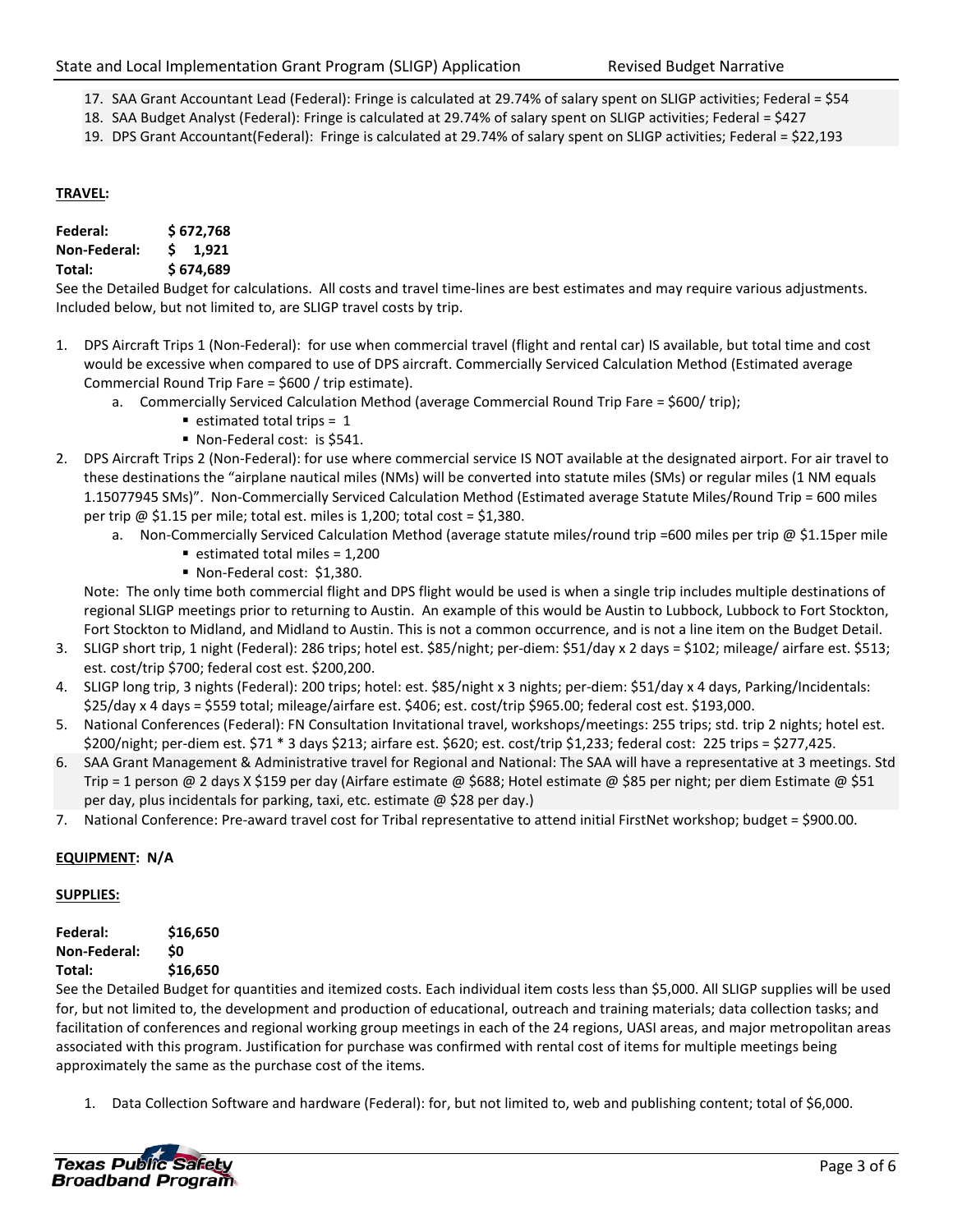- 2. General presentation aids (Federal): including but not limited to tablets, software, computer items, cables, tools, tape, flip charts, markers, name tags, notebooks, binders, educational materials, video conference hardware, and large format displays; total of \$4,000.
- 3. Demonstration Tools (Federal): signage, graphics, screens/monitors, stands, etc; total of \$4,000.
- 4. Booth with graphics and tablecloth: total of \$2,650.

## **CONTRACTUAL:**

| Federal:            | \$2,865,635 |
|---------------------|-------------|
| <b>Non Federal:</b> | \$0         |
| Total:              | \$2,865,635 |

See the Detailed Budget for calculations. Contractual costs are based on current advertised rates for established qualifications and experience. Contractor hours will be flexible to successfully complete prioritized E & O tasks.

- 1. Communications Planners/ Data Collection Specialists (Federal): These contractors will assist with data collection tasks; the development, and oversight of the operational budget; and completion of the BEP, Quarterly Progress Reports, and other reports to be provided to NTIA, stakeholders and emergency responders. Budget cost is \$200,100.
- 2. Technologist SMEs (Federal): SMEs will provide detailed plans, which deal with design elements, the structure and mechanism of the individual projects; focused on operational elements and responsible for tasks, deliverables and outputs of the project, including but not limited to the following. Budgeted cost is \$479,850.
	- Development of a data collection and capacity planning strategy framework
	- **EXECT** Development of Education and Outreach (including training) materials
	- Development of tools for Rural Strategy and criteria development
	- **EXEC** Leadership of the Rural Coverage Strategic Advisory Group
	- Development of User "How To" templates for decision making and development of LTE in their jurisdictions
	- **Development and approval the State Plan**
	- Coordination of other data collection and SLIGP related activities
- 3. Outside Legal Counsel (Federal): These contractors will work with state and local legal staff on the development of statewide MOAs and ILAs, as well as compliance with state and jurisdictional laws, and FirstNet requirements for use of communications infrastructure. Budgeted cost is \$25,000.
- 4. Education and Outreach Coordinators (Federal): These contractors will be responsible for outreach and education planning; regional contact matrix development and tracking; private industry contact matrix development and tracking; regional coordination; development and oversight of data collection efforts; and stakeholder test and evaluation of programs as it relates to data collection, capacity planning, and State plan development. Budgeted cost is \$860,650.
- 5. PM Administrators (Federal): These contractors will be responsible for scheduling, facilitating, managing, and inviting public safety entities to participate in governance strategic advisory groups and the LTE SCIP Executive Council meetings; assisting with program planning and management, including development of project management processes, procedures, and metrics; tracking milestone metrics; and other tasks as needed. Budgeted cost is \$600,075.
- **6.** Project Manager SMEs (Federal): This line item includes various contractors working irregular hours throughout the SLIGP program. SMEs have specialized expertise with urban, fire, law enforcement, political, emergency management, emergency medical, health, transportation, utilities, and other disciplines and environments. Representatives will include local champions. Tasks will include but not be limited to: data gathering; speaking at conferences, workshops and meetings, facilitating regional kick-off meetings, development of discipline focused materials, assisting with the development and implementation of the Rural Coverage Plan and E & O program in their respective regions. Budgeted cost is \$699,960.

# **CONSTRUCTION: N/A**

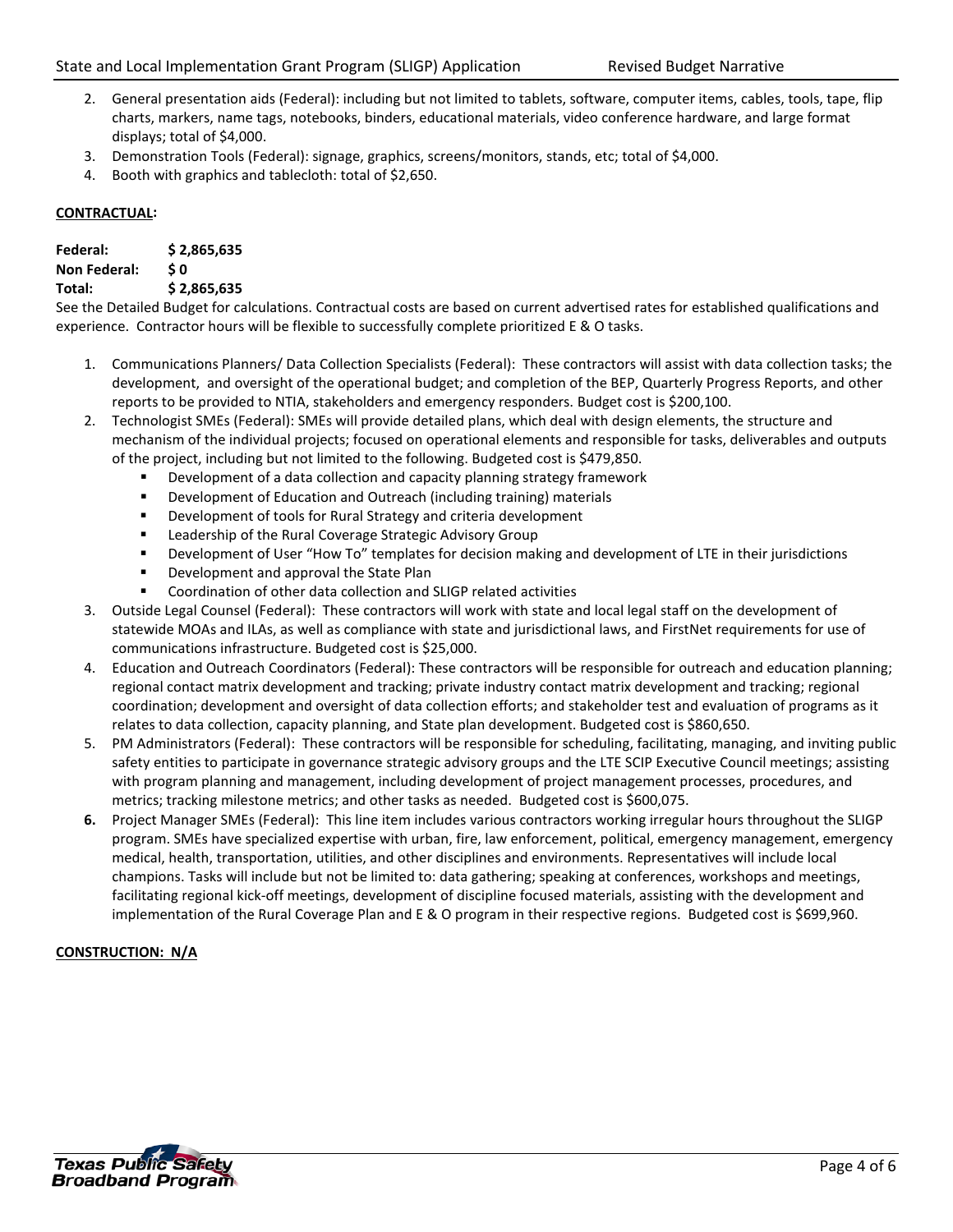## **OTHER:**

| Federal:     | \$448,783 |
|--------------|-----------|
| Non-Federal: | \$O       |
| Total:       | \$448,783 |

See the Detailed Budget for calculations.

- 1. Printing (Federal): As part of the education and outreach program, fliers, brochures, and other materials will be printed to provide information on the PSBN and how it can be used by various public safety entities. Copies will be distributed at state, local, regional, and political meetings, conferences, and public safety seminars =  $$7,871$ .
- 2. Web hosting, social media and domain registration fees (Federal): Subscriptions for, but not limited to website hosting fees, social media management software, and domain name registrations = \$3,574.
- 3. Stock Image Services subscription (Federal): Fees associated with purchasing images, with their copyright, to use in publications, websites, and other marketing materials = \$2,779.
- 4. Constant Contact (Federal): This service will provide on-line email outreach and education, event management, survey and tracking capabilities. A primary focus for this service is the development of the network user base; (cloud-based contact management service) email, on-line survey, event management = \$4,500.
- 5. National, Regional, State and Local Conferences (Federal): Registration fees / location venue expenses for, but not limited to: FN Consultation workshops, IWCE, APCO, TX Police Chiefs Assoc., TX Assoc. of Regional Councils, TX EMS Conference, IT Services. = \$41,948.
- 6. Laptop computers:  $=$  \$10,000.
- 7. Video-camera and accessories (Federal): Costs associated with purchasing equipment necessary for capturing real-time incidents, training, meetings, conferences, and E&O activities = \$5,000.
- 8. Screen capture recording software (Federal): For brochure development at \$350.00.
- 9. Integration of existing databases (Federal): Sourcing of GIS software and other related tasks necessary for identifying CI&KR critical emergency response coverage gaps throughout urban and rural areas across the 254 counties = \$75,000.
- 10. High-end development computer (Federal): Computer equipment necessary for maintaining and updating graphics, website, GIS mapping = \$7,800.
- 11. On-line Learning Center (Federal): On-line learning management will provide a quality, on-line learning experience in which the user can a) Start the session at any time, b) Have a broader learning experience than a PowerPoint can deliver through incorporation of video, audio narration and interactive learning scenarios and c) the ability to start and restart the session without losing their place. Additionally, it will allow us to know what training has been taken by an individual; and provides continuing education credit. In Phase 2 we have the opportunity to expand this offering to include Data Gathering – in an effort to assist jurisdictions with questions related to inputting data into a yet-to-be-determined system. Texas does not have the budget to set up a call center for Data Gathering to support the 8298 jurisdictions on our OEC list. This system could provide jurisdictions with the ability to open the on-line training module and the data gathering tool together and tutor themselves through data input. Creation of host site (includes but not limited to one-time licensing fee, content development and deployment) = \$57,000
- 12. On-line Learning Center Support (Federal): On-line learning center consolidation of services, includes but not limited to: development of new eLearning courses and E&O videos; host site support, security, software updates, and enhancements for site and eLearning courses = \$93,690.
- 13. On-line Learning Center Overview (Federal): Development includes but not limited to, initial eLearning Overview course and videos = \$20,000.
- 14. Projectors (Federal): Equipment for O & E presentations and Town-hall meetings = \$6,000.
- 15. Large Web-ex (Federal): Services to provide WebEx Meetings for 1,000 users/hour; unlimited online meetings with highdefinition video and integrated audio = \$24,000.
- 16. Salesforce.com software program (Federal): Provides an interface for [program](http://en.wikipedia.org/wiki/Case_management) and [task management.](http://en.wikipedia.org/wiki/Task_management) The system will automatically route and escalate important events, as well as provided entities with the ability to track their own program. In addition, the software includes social networking [plug-ins](http://en.wikipedia.org/wiki/Plug-in_(computing)) that provides analytical tools and other services including email, chat, Google search, and survey tracking system = \$48,000.
- 17. Booth SPACE rental fees (Federal): = \$5,000.
- 18. SAA Grant Management & Administrative Functions: Includes Rent for Suite 100 and 160 in La Posada location = \$9,276 total M&A
- 19. SAA Grant Management & Administrative Functions: Includes K2Share Grants Mgmt Contractor at \$21,471 total M&A.